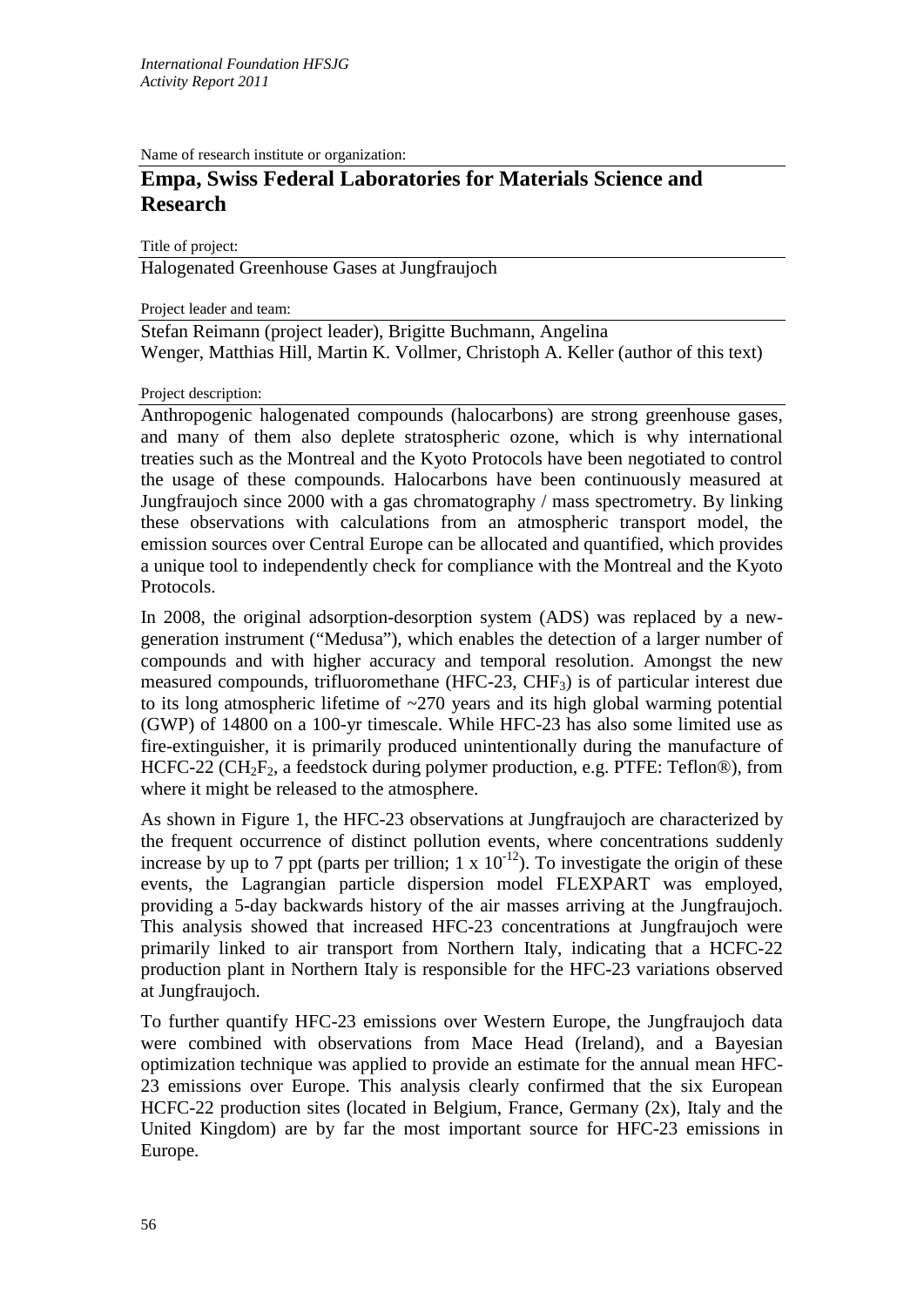

*Figure 1. Time series of HFC-23 at Jungfraujoch between July 2008 – July 2009. Observations are shown in grey, model predicted concentrations based on the officially reported emission data from the UNFCCC are shown in dark blue, optimized model predicted concentrations are coloured red. Light blue line indicates the background concentration.*

As the Bayesian inversion only yields the temporal averaged emission field, a second inversion method was developed, also taking into account the temporal variations of HFC-23 emissions originating from the six European HCFC-22 production plants. In this method, referred to as the "point source analysis", all observed HFC-23 variability at Jungfraujoch and Mace Head was attributed to one of the HCFC-22 plants, yielding a set of short-term emission estimates from which an annual estimate could be derived for each of the plant individually.

Within the last 20 years, HFC-23 emissions from HCFC-22 production have been reduced substantially, which can be primarily related to the fact that most of the produced HFC-23 is nowadays collected and burned instead of being released to the atmosphere. However, this process is never complete and a small fraction of the produced HFC-23 still escapes to the atmosphere. Our inversion results indicate that this amount is generally underestimated by the inventories. Especially large discrepancies between our estimates and the officially reported numbers are found for Italy, which reports no HFC-23 emissions from the HCFC-22 production (the reported 2.6 t/yr are attributed to releases from fire extinguishers). Albeit the exact emission number is difficult to estimate (ranging between 26 and 56  $t/yr$ ), our results clearly indicate that HFC-23 emissions from HCFC-22 manufacture are the principal emission source in Italy, too, and the official inventory should therefore be adjusted accordingly.

Due to the elevated location in the middle of Europe, Jungfraujoch is influenced by air masses from many parts of western and central Europe, including Switzerland, Germany, northern Italy, France, northern Spain, the Benelux countries, and western Austria. This enables the emission quantification of a large number of halocarbons for all these regions using the Jungfraujoch data only. In combination with measurements from other observation sites, the Jungfraujoch data can even help to constrain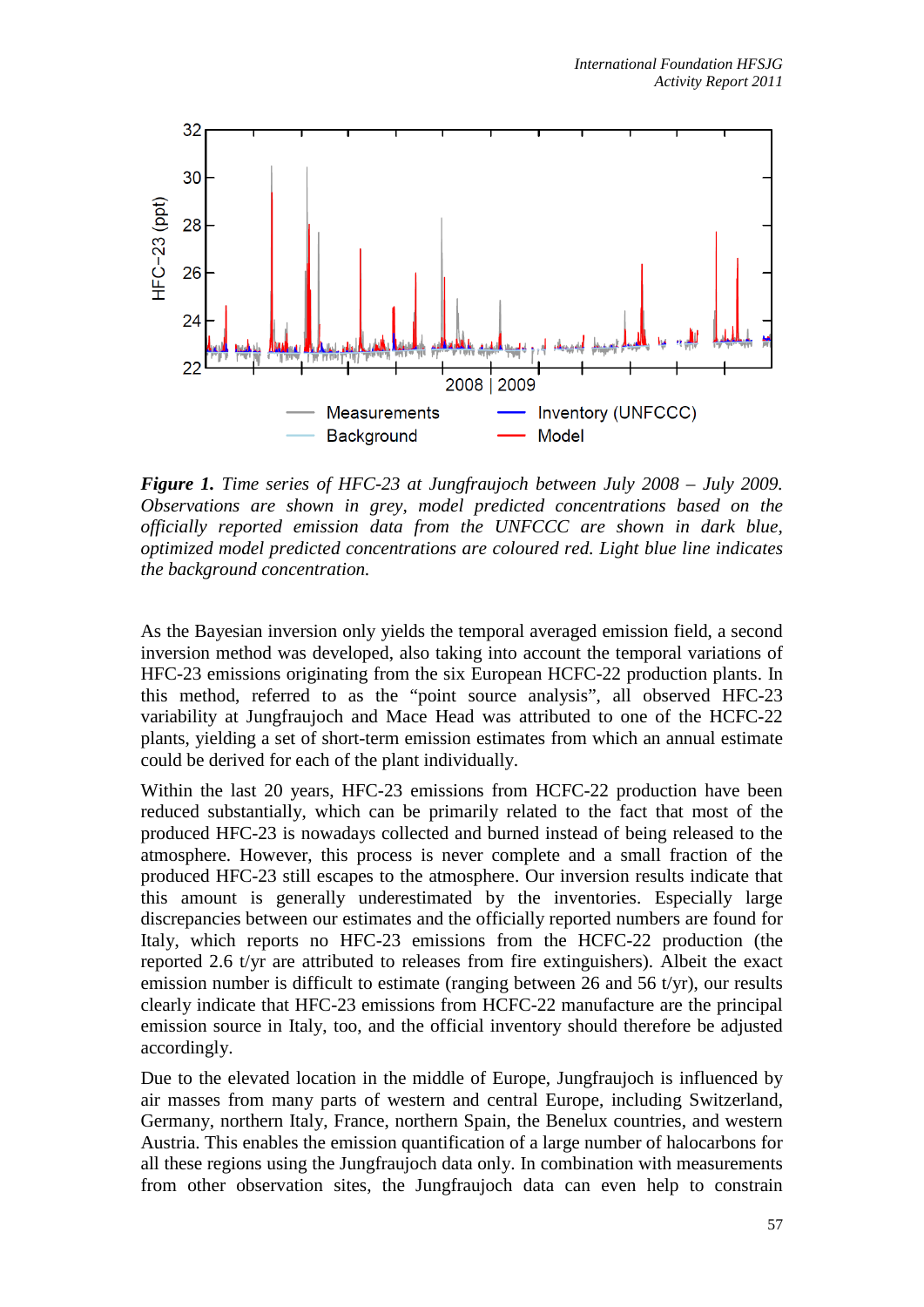halocarbon emissions of entire Europe except Scandinavia. This is illustrated in Figure 2, which shows the inversely estimated per capita emissions of three groups of halocarbons for eight geographical regions in Europe. The estimates are based on observations from Jungfraujoch, Mace Head, Monte Cimone (Italy) and K-Puszta (Hungary), and are derived using the same Bayesian inversion technique already discussed above. As becomes apparent from Figure 2, the per capita emissions of the first and second generation halocarbons, the chlorofluorocarbons (CFCs) and the hydrochlorofluorocarbons (HCFCs), tend to be higher in Western Europe compared to Eastern Europe, which may be explained by the delayed technological development and hence a less rigid usage of CFCs in Eastern Europe compared to Western Europe. For the newest generation halocarbons, the hydrofluorocarbons (HFCs), the estimated per capita emissions are comparable throughout Europe, indicating a similar usage of halocarbons in Europe nowadays.

On average, the total per capita halocarbon emissions in Europe amount to 246 kg  $CO<sub>2</sub>$  equivalents per year, which is similar to estimates for China (although the fractionation amongst the three groups of halocarbons is different there), but approximately 3 times lower than current estimates for the United States.



*Figure 2. Average per capita halocarbon emissions per region in 2009, weighted by their GWPs. Numbers below the bars indicate total aggregated emissions in kilograms of CO2 equivalents per capita and year.*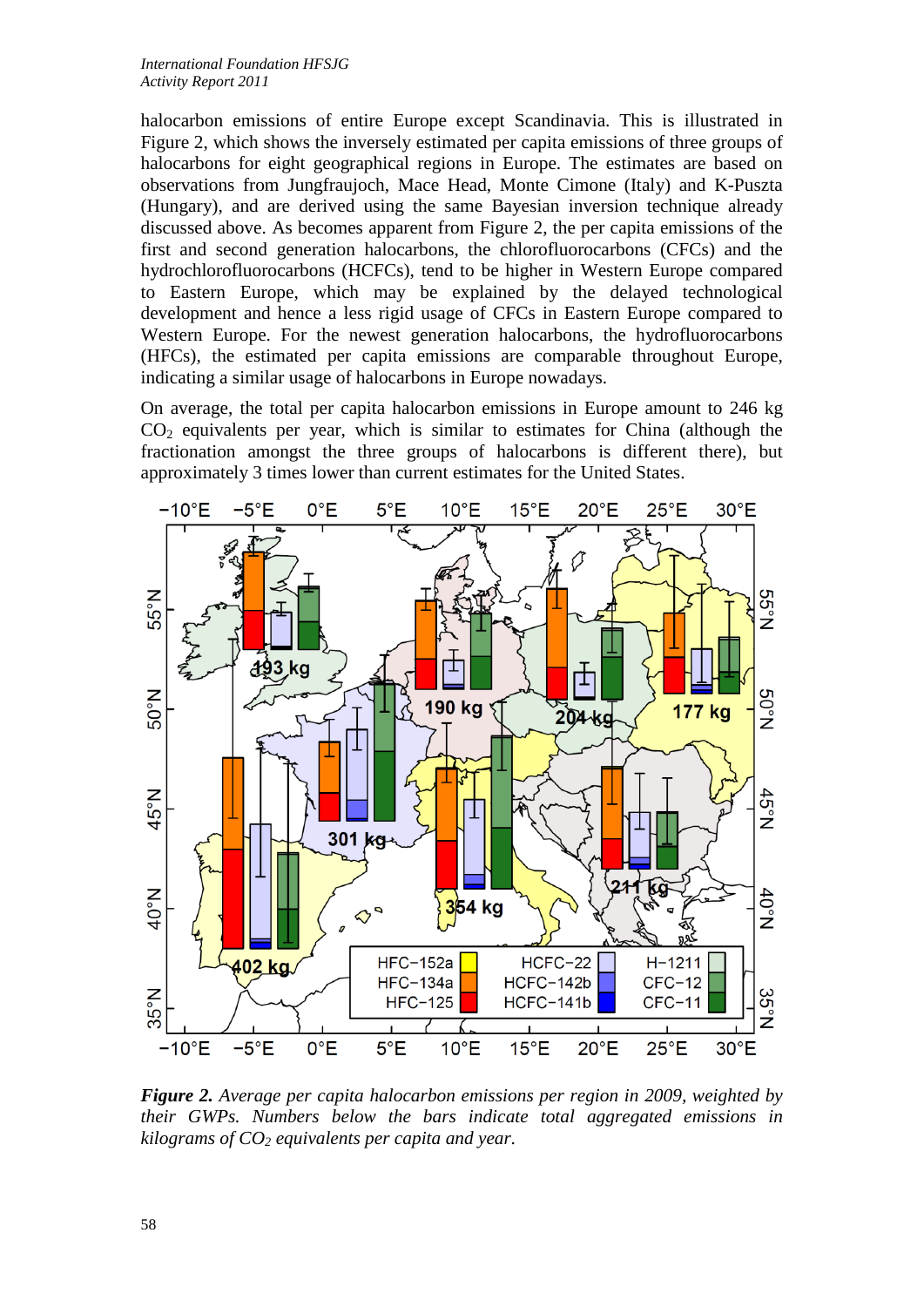Key words:

Ozone-depleting compounds, greenhouse gases, chlorofluorocarbons (CFCs) hydrochlorofluorocarbons (HCFCs), hydrofluorocarbons (HFCs), Montreal Protocol, Kyoto Protocol.

Collaborating partners/networks:

Bundesamt für Umwelt (BAFU) / Federal Office for the Environment (FOEN) Global Atmosphere Watch (GAW) SOGE (System for Observations of Halogenated Greenhouse Gases in Europe) AGAGE (Advanced Global Atmospheric Gases Experiment) UK Met Office

Scientific publications and public outreach 2011:

### **Refereed journal articles and their internet access**

Bond, S. W., Vollmer, M. K., Steinbacher, M., Henne, S. and Reimann, S. Atmospheric molecular hydrogen  $(H<sub>2</sub>)$ : observations at the high-altitude site Jungfraujoch, Switzerland. Tellus B 63(1): 64-76, 2011.

Brunner, D., Henne, S., Keller, C.A., Reimann, S., Vollmer, M.K., O'Doherty, S., Maione, M.: An extended Kalman-filter for regional scale inverse emission estimation, Atmos. Chem. Phys. Discuss., 11, 29195–29249, 2011.

Giostra, U., Furlani, F., Arduini, J., Cava, D., Manning, A. J., O'Doherty, S. J., Reimann, S. and Maione, M. The determination of a "regional" atmospheric background mixing ratio for anthropogenic greenhouse gases: A comparison of two independent methods. Atmospheric Environment 45(39): 7396-7405, 2011.

Keller, C.A., Brunner, D., Henne, S., Vollmer, M.K., O'Doherty, S., Reimann, S.: Evidence for under-reported Western European emissions of the potent greenhouse gas HFC-23, Geophys. Res. Lett., 38, L15808, 2011.

Keller, C.A., Hill, M., Vollmer, M.K., Henne, S., Brunner, D., Reimann, S., O'Doherty, S., Arduini, J., Maione, M., Ferenczi, Z., Haszpra, L., Manning, A.J., Peter, T.: European emissions of halogenated greenhouse gases inferred from atmospheric measurements, Environ. Sci. Technol., doi:http://dx.doi.org/10.1021/es202453j.

Vollmer, M. K., Miller, B. R., Rigby, M., Reimann, S., Mühle, J., Krummel, P. B., O'Doherty, S., Kim, J., Rhee, T. S., Weiss, R. F., Fraser, P. J., Simmonds, P. G., Salameh, P. K., Harth, C. M., Wang, R. H. J., Steele, L. P., Young, D., Lunder, C. R., Hermansen, O., Ivy, D., Arnold, T., Schmidbauer, N., Kim, K.-R., Greally, B. R., Hill, M., Leist, M., Wenger, A., Prinn, R. G. Atmospheric histories and global emissions of the anthropogenic hydrofluorocarbons HFC-365mfc, HFC-245fa, HFC-227ea, and HFC-236fa, J. Geophys. Res., 116, D08304, 2011.

Yver, C. E., Pison, I. C., Fortems-Cheiney, A., Schmidt, M., Chevallier, F., Ramonet, M., Jordan, A., Søvde, O. A., Engel, A., Fisher, R. E., Lowry, D., Nisbet, E. G., Levin, I., Hammer, S., Necki, J., Bartyzel, J., Reimann, S., Vollmer, M. K., Steinbacher, M., Aalto, T., Maione, M., Arduini, J., O'Doherty, S., Grant, A., Sturges, W. T., Forster, G. L., Lunder, C. R., Privalov, V., Paramonova, N., Werner, A., Bousquet, P.: A new estimation of the recent tropospheric molecular hydrogen budget using atmospheric observations and variational inversion, Atmos. Chem. Phys., 11, 3375-3392, 2011.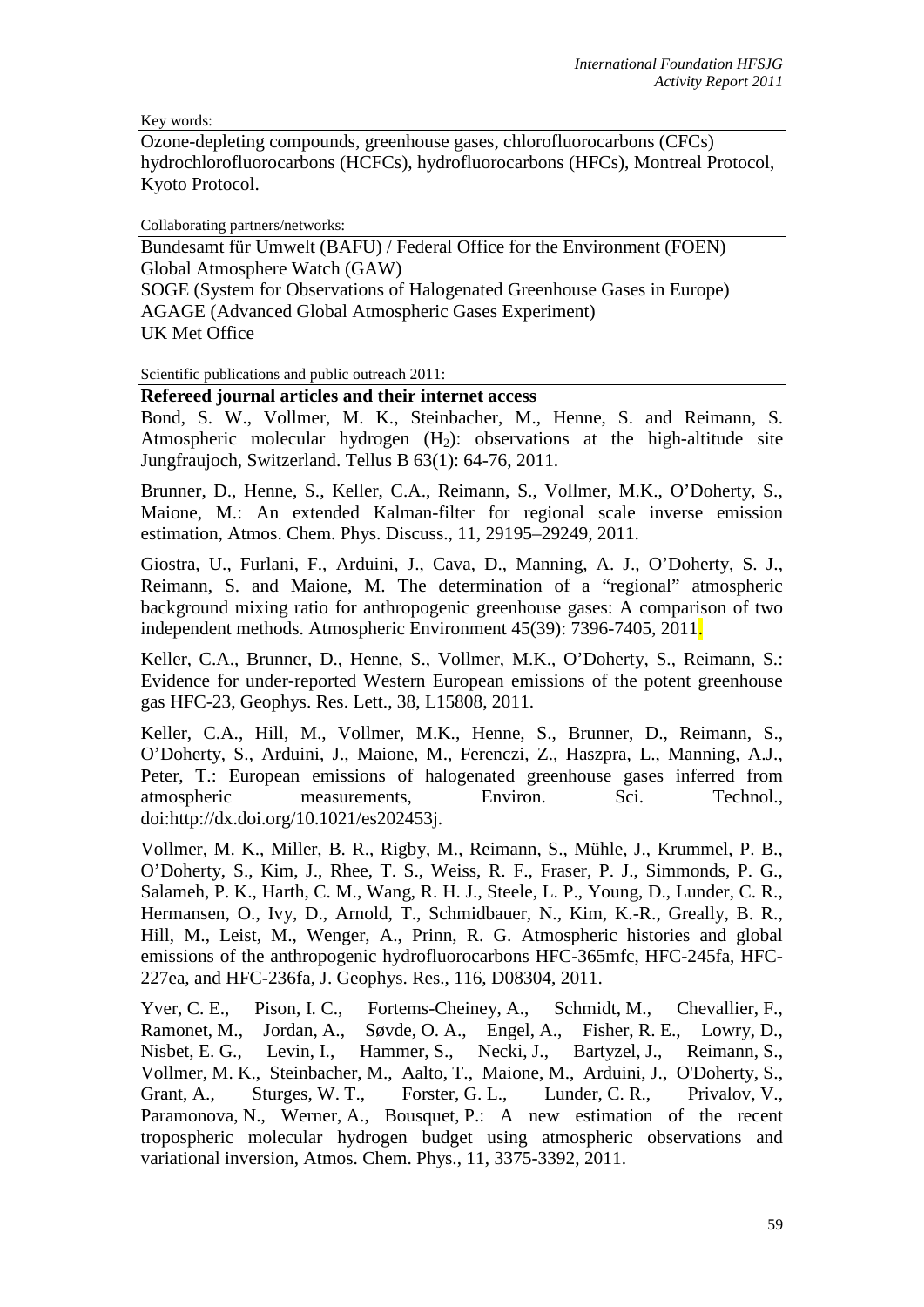## **Book sections**

Bond S.W., Alvarez, R., Reimann, S., Weilenmann, M., Buchmann, B., Co-Authors "Hydrogen emissions to the atmosphere from industry and transportation" (Teil 4, Seiten 96-127) from the book: Transition to Hydrogen Pathways Towards Clean Transportation, Wokaun, A., Wilhelm, E. (Eds.), Verlag Cambridge University Press, Copyright 2011, ISBN 978-0-521-19288-0 (Print).

### **Conference papers**

Keller, C.A., Hill, M., Ferenczi, Z., Haszpra, L., Conen, F., Brunner, D., Reimann, S. First measurements of a suite of halogenated greenhouse gases over Eastern Europe, European Geophysical Union, Vienna, 3 – 8 April 2011.

Keller, C.A. Unreported HFC-23 emissions from Italy. 43th Meeting of AGAGE scientists and Cooperating Networks, Bristol, 22-26 May 2011.

Reimann, S., Vollmer, M. K. HFOs: The new kid in town – Measurements at the onset of the first industrial production. 43th Meeting of AGAGE scientists and Cooperating Networks, Bristol, 22-26 May 2011.

Reimann, S., Brunner, D., Keller, C.A., F-gas emissions through inverse modeling, GMES conference, Copenhagen, 13 October 2011.

Reimann, S., Vollmer, M., Velders, G., Rigby, M., O'Doherty, S. Comparison of measurement-based global emission estimates of halocarbons with emission scenarios used in international assessments,  $Non\text{-}CO_2$  greenhouse gases (NCGG-6), Amsterdam, 2-4 November 2011.

Reimann, S., Vollmer, M.K., Brunner, D., Henne, S. Replacement of ozone-depleting methyl bromide ( $CH_3Br$ ) with the radiatively active sulfuryl fluoride ( $SO_2F_2$ ) for pest control, Non-CO<sub>2</sub> greenhouse gases (NCGG-6), Amsterdam, 2-4 November 2011.

Reimann, S. Vollmer, M.K., Replacement compounds all over, talk at the 44th Meeting of AGAGE scientists and Cooperating Networks, La Jolla, California, US, 29 November-02 December 2011.

Reimann, S., Brunner, D., Vollmer, M.K., Henne, S., Maione, M., Arduini, I., Miller, M., Phasing-out of methyl bromide (CH3Br) and usage of sulfuryl fluoride (SO2F2) for pest control in Europe, AGU, San Francisco, US, 05-09 December 2011.

Vollmer, M. K. and AGAGE team. Atmospheric Observations and emission patterns of the foam blowing compounds CFC-11, HCFC-141b, HFC-365mfc, and HFC-245fa,CAWCR 5th annual workshop, Atmospheric Composition Observation and Modelling and the Cape Grim Annual Science Meeting, Melbourne, 15-17 November 2011.

#### **Edited books**

Montzka, S. A. and Reimann, S., Ozone depleting substances (ODSs) and related chemicals, Chapter 1, in: Scientific Assessment of ozone depletion, 2010, Global Ozone Research and Monitoring Project – Report No. 52, World Meteorological Organization, Geneva, 2011.

#### **Theses**

Keller, C.A. Assessment of European non-CO2 greenhouse gas emissions from continuous measurements and transport models, PhD thesis, ETH Zurich, Diss. ETH No. 20094, 2011.